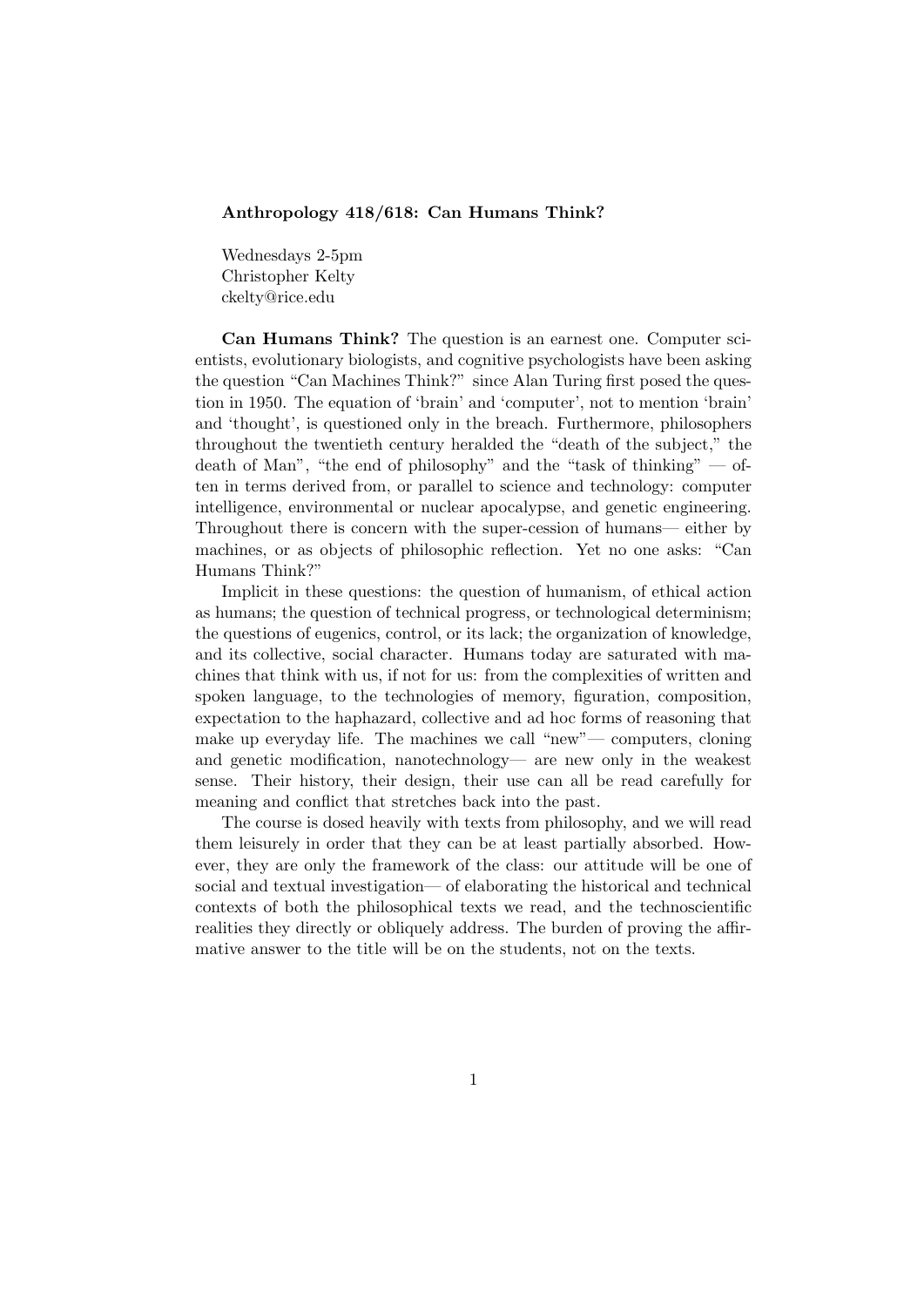Requirements therefore are the following:

Participation in discussion, which implies reading the texts. Students will be required to **present on the readings** in a rotating order (to be determined). Students will research the assigned texts and topics for historical, social, anecdotal, or bibliographic connections. An investigative mode of reading and techniques for library and electronic research will be emphasized. These findings will be periodically presented to the class in the form of short papers distributed prior to the class.

Books to buy/order:

Daniel Tiffany, Toy Medium, Berkeley: University of California Press, 1999. Claude Levi-Strauss, The Savage Mind, Chicago: University of Chicago Pr ess, 1966 [1962].

Jean-Pierre Dupuy, The Mechanization of the Mind, Princeton: Princeton University Press, 2000 [1994].

Michel Houellebecq, The Elementary Particles, New York: Vintage Books, 2000 [1998].

Class Schedule...

- Jan 16. Intro
- Jan 23. These texts will be taken as a set of motifs for the class. We will return to them repeatedly. Pick one to present on.

A.M. Turing, "Computing Machinery and Intelligence" Mind, New Series, Vol. 59, No. 236. (Oct., 1950), pp. 433-460. Available from http://www.jstor.org/

J.C.R. Licklider "Man-Computer Symbiosis" from IRE Transactions on Human Factors in Electronics, volume HFE-1, Pages 4-11, March 1960. Available online from http://gatekeeper.dec.com/pub/DEC/SRC/researchreports/abstracts/src-rr-061.html

Arthur C. Clarke "The Obsolescence of Man" in Profiles of the Future, New York: Harper and Row, 1962. In Reader

Ray Kurzweil, The Age of Spiritual Machines, New York: Penguin Books, 1999. selections. In Reader

Bill **Joy**, "Why the Future doesn't need us" Wired Magazine, 8.04, Apr 2000. Available at http://www.wired.com/wired/archive/8.04/ Gilles Deleuze, Foucault, Minneapolis: University of Minesota, 1988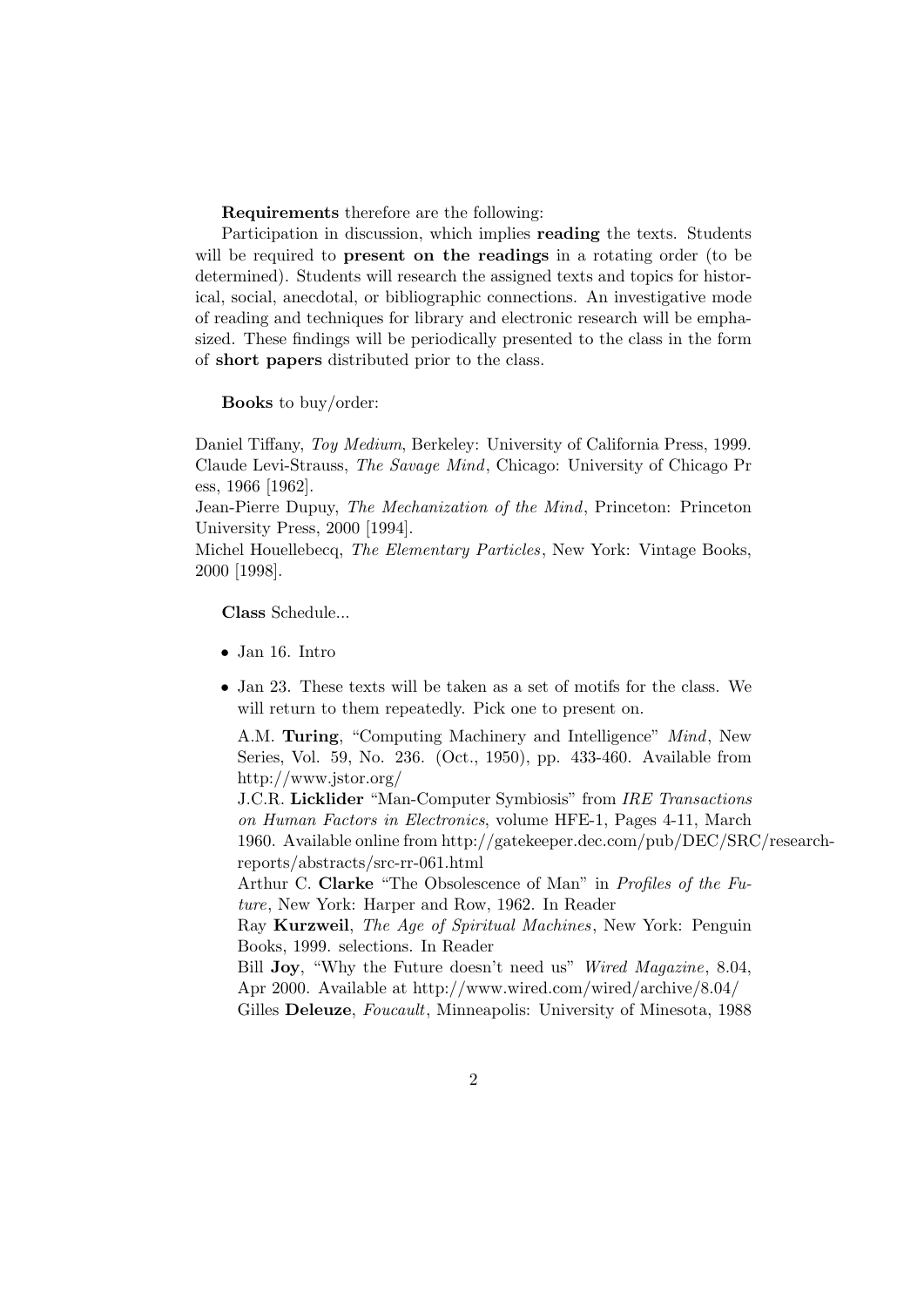[1986]. Appendix. In Reader

- Jan 30. Immanuel Kant "An answer to the question: What is Enlightenment?" from Perpetual Peace and other essays, Indianapolis: Hackett Publishing, 1983 [1784]. In reader. Simon Schaffer "Enlightened Automata," In The Sciences in Enlightened Europe, ed. William Clark, Jan Golinksi, Simon Schaffer, Chicago, University of Chicago Press. In Reader Michel Foucault "What is Enlightenment?" In Rabinow ed. The Foucault Reader New York: Pantheon Books, 1984. In Reader
- Feb 06. Daniel Tiffany, Toy Medium, Berkeley, University of California Press, 1999. Chapters 1-3
- Feb 07. 12:15 pm Daniel Tiffany will be at Rice to give a talk in the Anthropology department.
- Feb 13. Tiffany, chapters. 4-6
- Feb 20.  $\#$  of theses/ $\#$  students =  $\#$  of theses per presentation.

Karl Marx "Theses on Feuerbach" Reader. Walter Benjamin "Theses on the philosophy of History" in Illuminations, New York: Schocken Books, 1968 [1955]. In reader.

Martin Heidegger "Letter on Humanism" in Basic Writings, ed. David Farrell Krell, New York: Harper and Row Publishers, 1977 [1947]. In Reader.

- Feb 27. cont'd
- Mar 6. No Class
- Mar 13. Students will pick chapters from Savage Mind and Mechanization of the Mind to research and report on over the following 5 weeks.

Claude Levi-Strauss, The Savage Mind, Chicago: University of Chicago Press, 1966 [1962].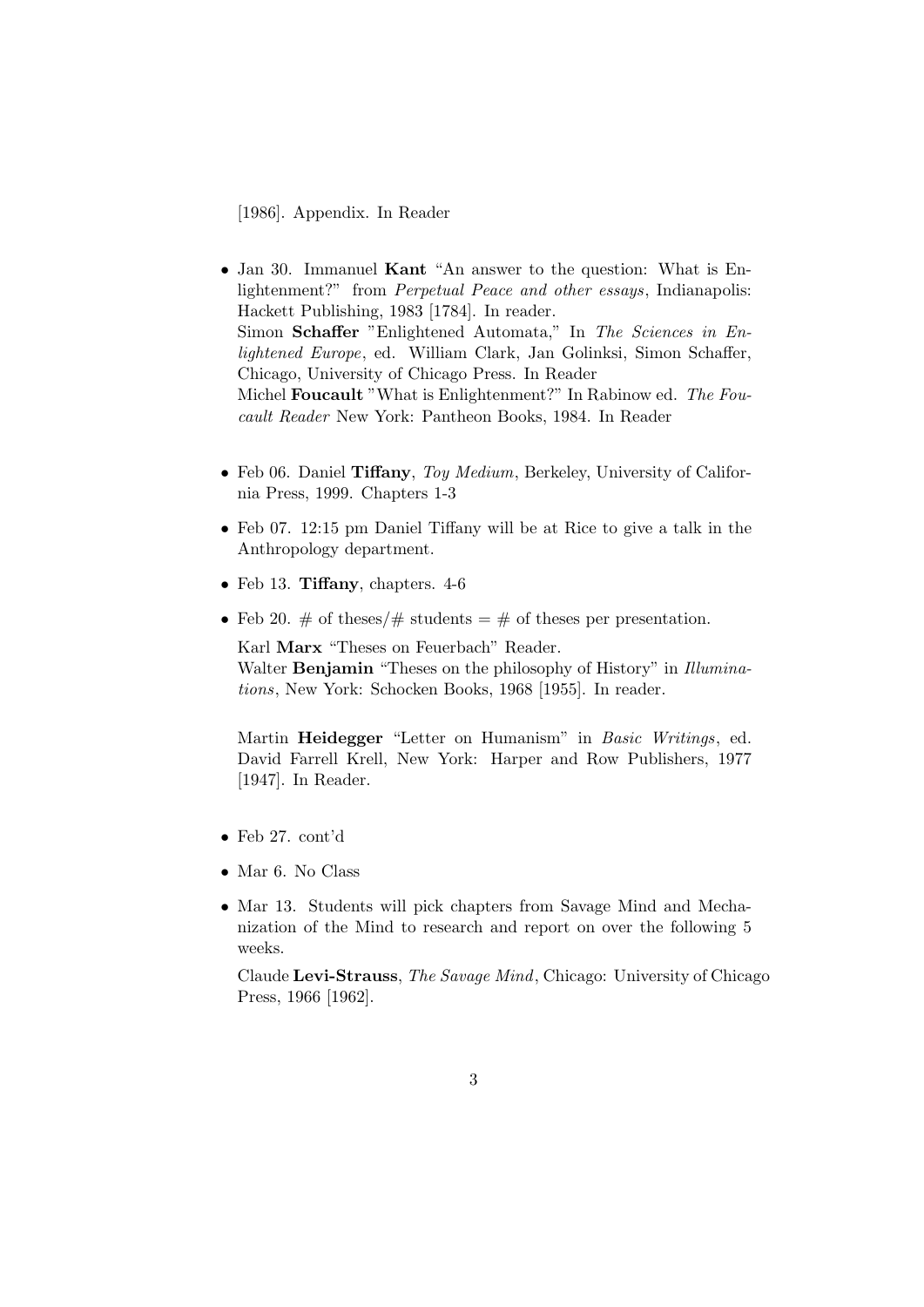Jean-Pierre Dupuy, The Mechanization of the Mind, Princeton: Princeton University Press, 2000 [1994]

Accompanying texts:

Jacques Derrida, Of Grammatology, Baltlimore: Johns Hopkins University Press, 1974 [1967]. Selections in Reader. Stefano Franchi, Endgames: Game and Play at the end of philosophy (PhD. Dissertation, Stanford University), chapters 4-7. In reader.

- Mar 20. cont'd
- Mar 27. cont'd
- Apr 03. cont'd
- Apr 10. cont'd
- Apr 17. Michel Houellebecq, The Elementary Particles, New York, Vintage Books, 2000 [1998].

Howard Nemerov "Poetry and Meaning" in Howard Nemerov, New and Seclected Essays, Carbondale: Southern Illinois University Press, 1985.

• Apr 24. cont'd

## Other Important Information:

Incompletes are not given.

Honor Code issues: For the assignments, group investigation and research is encouraged, but each assignment must be the student's own work. In the case of group assignments, division of labor will be up to the students, and any necessary honor code guidelines will be provided.

Any student with a documented disability needing academic adjustments or accommodations is requested to speak with me during the first two weeks of class. All discussions will remain confidential. Students with disabilities will need to also contact Disability Support Services in the Ley Student Center.

Any student with a disability requiring accommodations in this course is encouraged to contact me after class or during office hours. Additionally,